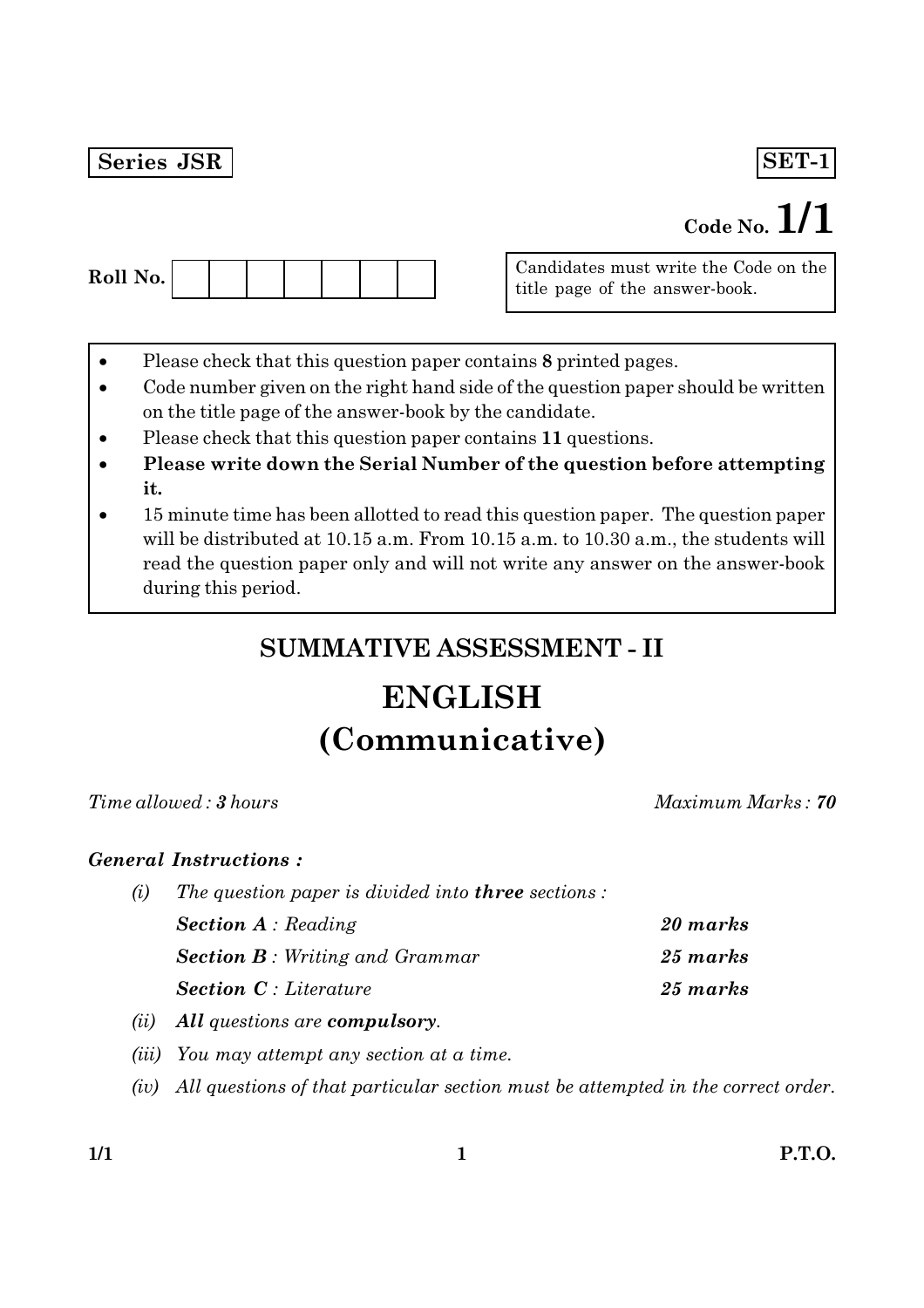#### **SECTION - A**

#### (Reading)

#### $1.$ Read the passage given below and answer the questions that follow:  $1x8=8$

One of the greatest advances in modern technology has been the invention of computers. They are widely used in industries and in universities. Now there is hardly any sphere of human life where computers have not been pressed into service of man. We are heading fast towards the day when a computer will be as much part of man's daily life as a telephone or a calculator.

Computers are capable of doing extremely complicated work in all branches of learning. They can solve the most complex mathematical problems or put thousands of unrelated facts in order. These machines can be put to varied uses. For instance, they can provide information on the best way to prevent traffic jams. This whole process by which machines can be used to work for us has been called 'automation'. In the future 'automation' may enable human beings to enjoy more leisure than they do today. The coming of automation is bound to have important social consequences.

Some vears ago an expert on automation. Sir Leon Bagrit, pointed out that it was a mistake to believe that these machines could 'think'. There is no possibility that human beings will be "controlled by machines". Though computers are capable of learning from their mistakes and improving on their performance, they need detailed instructions from human beings to operate. They can never, as it were, lead independent lives or "rule the world" by making decisions of their own.

Sir Leon said that in future, computers would be developed which would be small enough to carry in the pocket. Ordinary people would then be able to use them to obtain valuable information. Computers could be plugged into a national network and be used like radios. For instance, people going on holiday could be informed about weather conditions. Car drivers can be given alternative routes when there are traffic jams. It will also be possible to make tiny translating machines. This will enable people who do not share a common language to talk to each other without any difficulty or to read foreign publications.

20 marks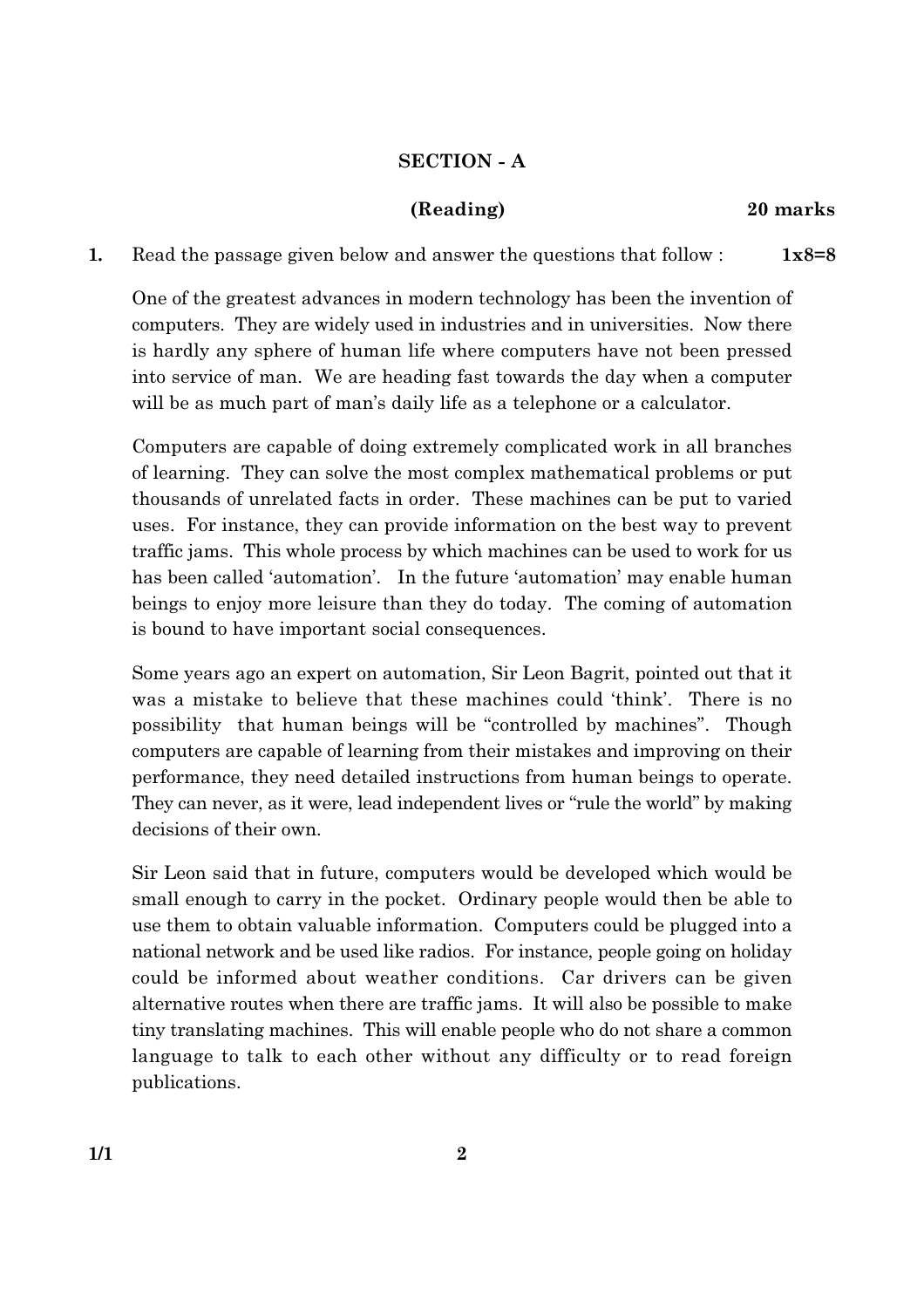| (a)                        | What is the greatest advancement in modern technology?             |   |
|----------------------------|--------------------------------------------------------------------|---|
| (b)                        | What complicated works are computers capable of doing?             | 1 |
| $\left( \mathrm{c}\right)$ | Write one use of computers.                                        | 1 |
| (d)                        | Explain automation.                                                | 1 |
| (e)                        | Why can't computers lead independent lives or rule the world?      | 1 |
| (f)                        | How would computers as translating machines help people?           | 1 |
| (g)                        | What was the prediction of Sir Leon about computers in the future? | 1 |
| (h)                        | How can computers help people going on holiday?                    | 1 |

- $2.$ Read the passage given below.
	- Why does a person become overconfident? The reason lies in over  $\mathbf{1}$ assessment of his capabilities. Sometimes people over assess their competence and jump into situations that are beyond their control.
	- $\overline{2}$ Napoleon Bonaparte who became Emperor of France would say that the word 'impossible' was common only amongst fools. The overconfident Napoleon invaded Russia in the winter of 1812. This proved to be a big disaster.
	- 3 Overconfidence generally leads people into misadventures, endangering their chances in life. It is wisely said that any achievement is a result of two factors-one's personal planning and support from the external world. People, take into account only their planning, generally ignoring external factors. As a result they are unable to foresee future developments. Hence, a great risk of failure.
	- $\overline{4}$ Then there is the question : how can one manage overconfidence? The formula is very simple. Before taking a decision discuss the matter with other informed people with an objective mind and when it is proved that you are about to go off the path, accept reality and say without delay, "I was wrong".

12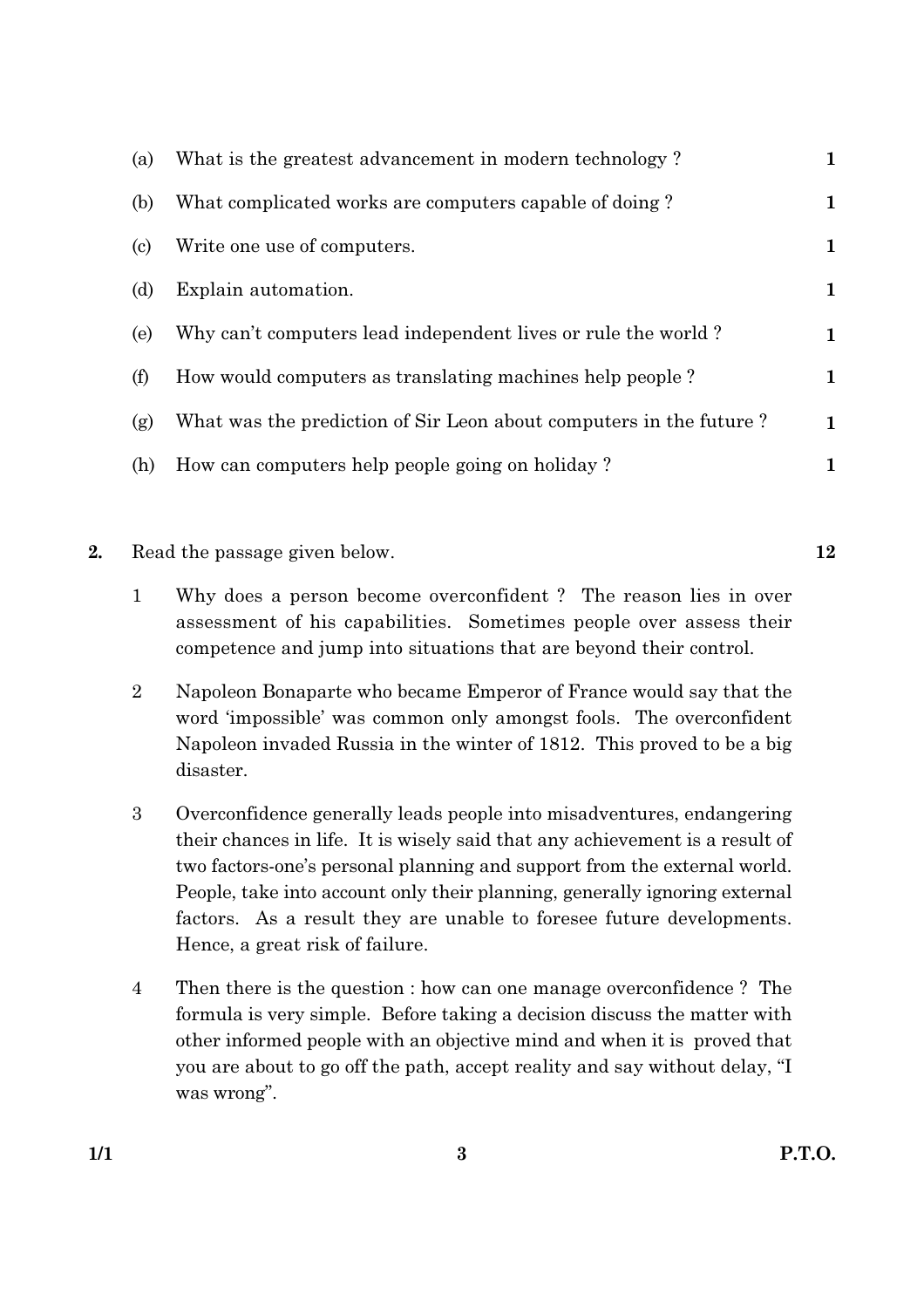- $\overline{5}$ Overconfidence is a flaw characterizing people who lack the virtue of modesty. Modesty makes you a realist; you become a person who is cut down to size. People of this kind become very cautious; before taking an action they assess the whole situation. They adopt a realistic approach.
- 6 Overconfident people live within their own thoughts. They know themselves but they are unaware of others. Living inside their own cell they are unable to make use of the experiences of others. This kind of habit is highly damaging to all concerned.
- $7.$ There is a saying that the young man sees the rule and the old man sees the exception, with a slight change, I would like to say that the overconfident person sees the rule and the confident person sees the exception. Overconfident people are always at risk. It is said that taking risk is good but it must be well calculated otherwise it becomes very dangerous.
- Answer the following questions:  $2.1$

 $2x4=8$ 

- Why does a person become overconfident?  $(a)$
- (b) What does overconfidence generally lead people into?
- $(c)$ How can one manage overconfidence?
- What kind of person does 'modesty' make you?  $(d)$
- Find meanings of the words given below with the help of the options that  $2.2\,$  $1x4=4$ follow:
	- (a) Misadventure (Para 3)
		- $(i)$ Mishap
		- Unlucky  $(ii)$
		- (iii) Unhappy
		- (iv) Unpleasant
	- (b) Endangering (Para 3)
		- $(i)$ Reckless
		- $(ii)$ Imperil
		- (iii) Risky
		- (iv) Threatening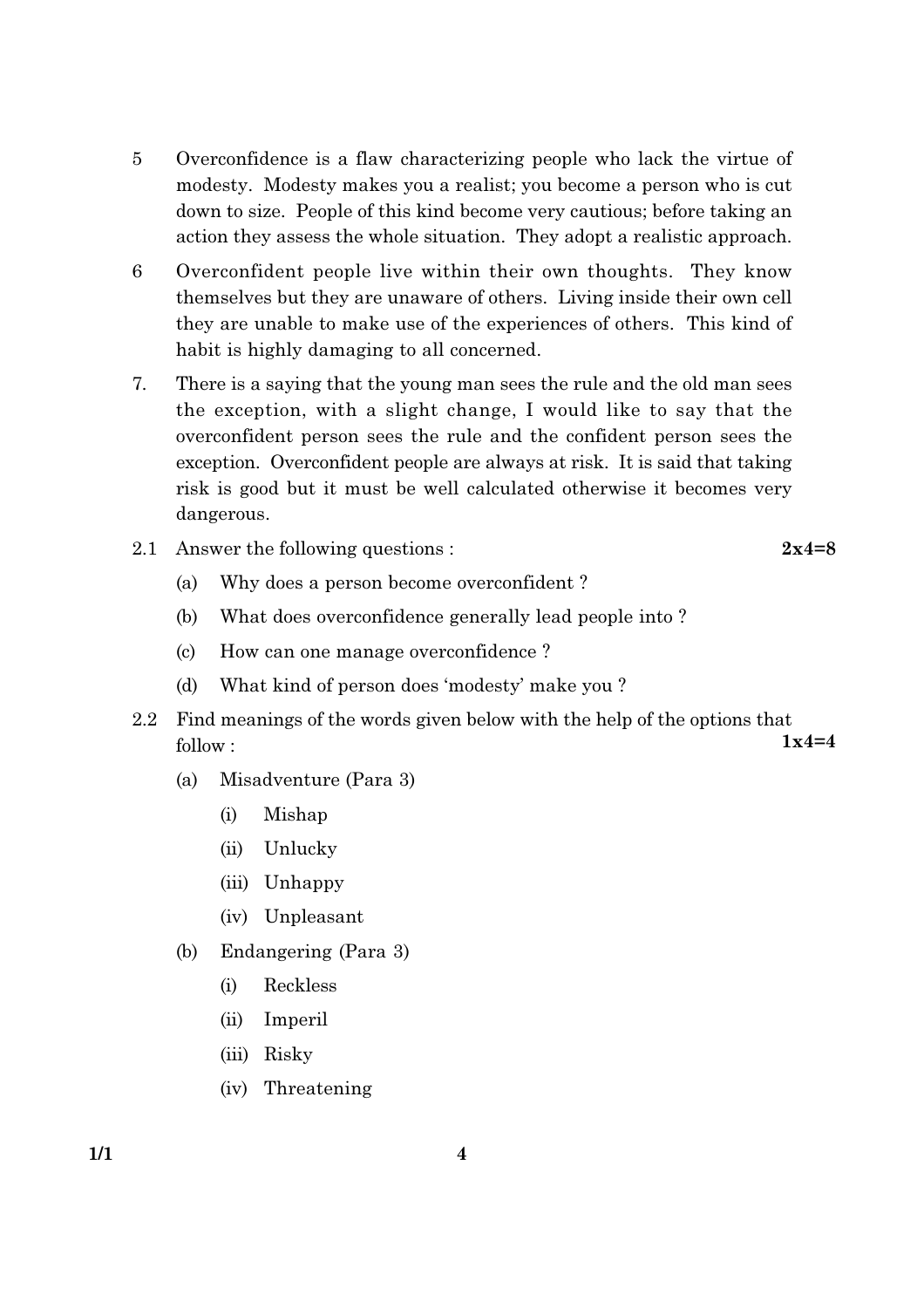- Assess (Para 5)  $(c)$ 
	- $(i)$ Assemble
	- $(ii)$ Acquire
	- (iii) Evaluate
	- (iv) Accept
- $(d)$ Objective (Para 4)
	- Obedient  $(i)$
	- $(ii)$ Servile
	- (iii) Honest
	- (iv) Impartial

#### **SECTION - B**

#### (Writing and Grammar)

#### 25 marks

3. You feel that the 'Clean India Campaign' has not been as effective as you  $\overline{\mathbf{5}}$ thought it should have been. As Ankit/Ankita, write an article in 100-120 words discussing the reasons for this. Also highlight the measures that a common man and a student can take to make it a success.

#### **OR**

Influence of friends can have both positive and negative impact on the students. Write a letter to the editor of a national daily in 100-120 words discussing how we can make it more positive and productive. You are Arun/Aruna 24 Mall Road Chennai.

 $\overline{4}$ . Write a story in 150-200 words based on the input given below:

They started a trek to the peak of the mountain - supposed to be a very hard journey - a five - day long trek - when they started.....

#### **OR**

He opened the factory door - peeped inside - some light - last shift over - could be thieves....

 $10$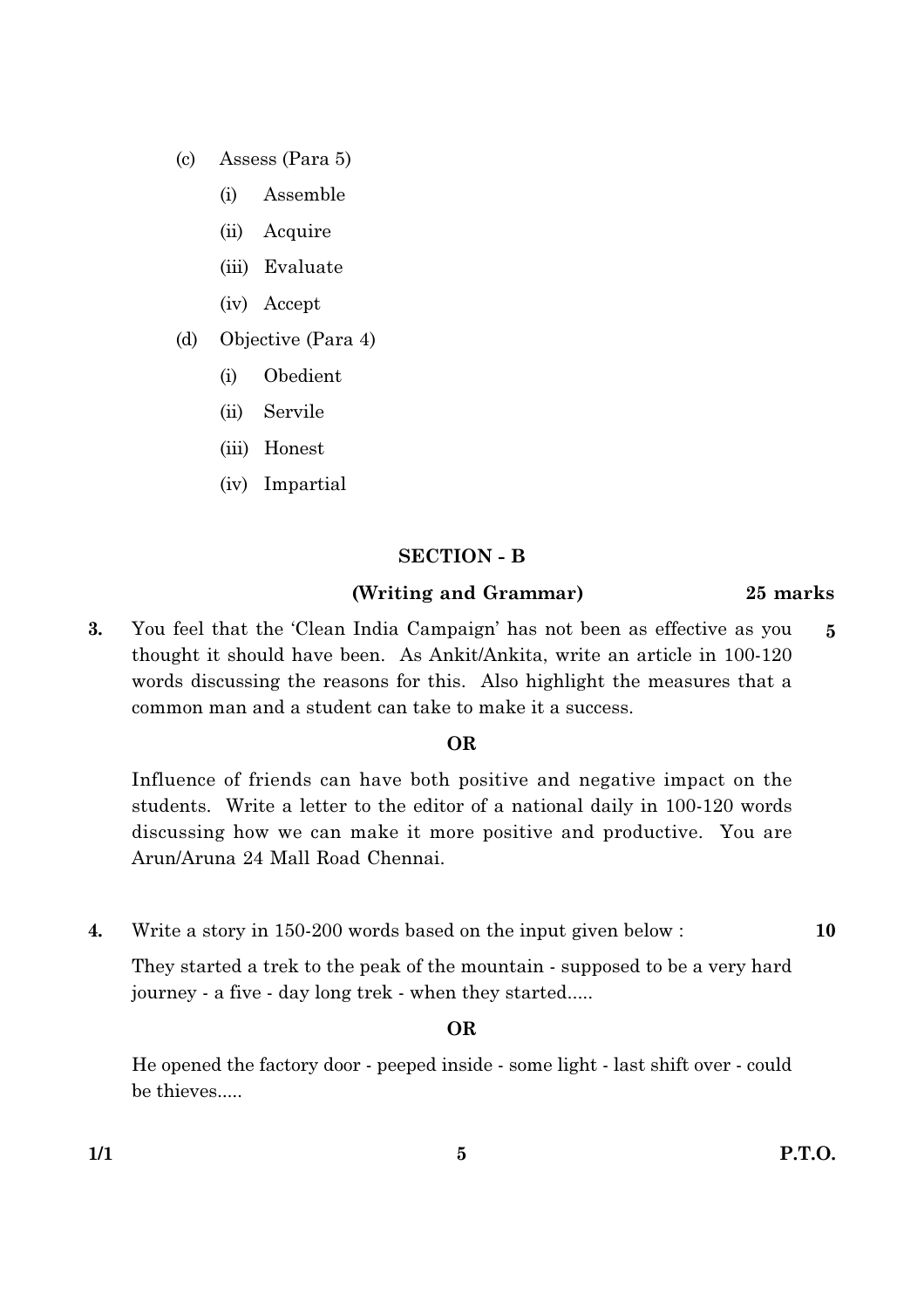- **5.** Complete the following paragraph by filling in the blanks with the help of the given options: Reading a novel or short story (a) \_\_\_\_\_\_\_\_\_ second language could dramatically (b) \_\_\_\_\_\_\_\_\_ physiological responses to emotions such  $\alpha$  observed to the smiling.  $(a)$   $(i)$  of  $(ii)$  in  $(iii)$  from  $(iv)$  at (b) (i) reduce (ii) reduces (iii) reduced (iv) reducing  $\begin{pmatrix} c & b \end{pmatrix}$  like ike (ii) similar t  $(iii)$  as (iv) alike  $1x3=3$
- **6.** The following paragraph has not been edited. There is one error in each line. Write the error and its correction as shown in the example. **3**<sub>2</sub>**x**8=4

|                                        |                            | $\rm Error$                                                                                                         | Correction |
|----------------------------------------|----------------------------|---------------------------------------------------------------------------------------------------------------------|------------|
| One day a wonderful plate full in gold | e.g.                       | in                                                                                                                  | οf         |
| fell from Heaven into a courty and of  | (a)                        |                                                                                                                     |            |
| a temple at Benaras; so on the         | (b)                        | <u> 1980 - Andrea Maria Alemania e</u>                                                                              |            |
| plate these words were inscribe.       | $\left( \mathrm{c}\right)$ |                                                                                                                     |            |
| "A gift from Heaven to he who          | (d)                        |                                                                                                                     |            |
| loves better". The priests at once     | (e)                        |                                                                                                                     |            |
| made a announcement that every         | (f)                        |                                                                                                                     |            |
| -day at noon, all which would like     | (g)                        | <u> 1989 - Johann John Stone, mars eta industrial eta industrial eta industrial eta industrial eta industrial e</u> |            |
| to claimed the plate should come.      | (h)                        |                                                                                                                     |            |

- **7.** Rearrange the following words and phrases into meaningful sentences. The first one has been done as an example. detective / below / go / written / through the / story Go through the detective story written below.  $1x3=3$ 
	- (a) can be  $\ell$  two  $\ell$  blamed  $\ell$  persons  $\ell$  the murder  $\ell$  for
	- $(b)$ o the / there are / culprit / many clues / real / pointing
	- $\epsilon$ he /find / murderer / who / real / out / is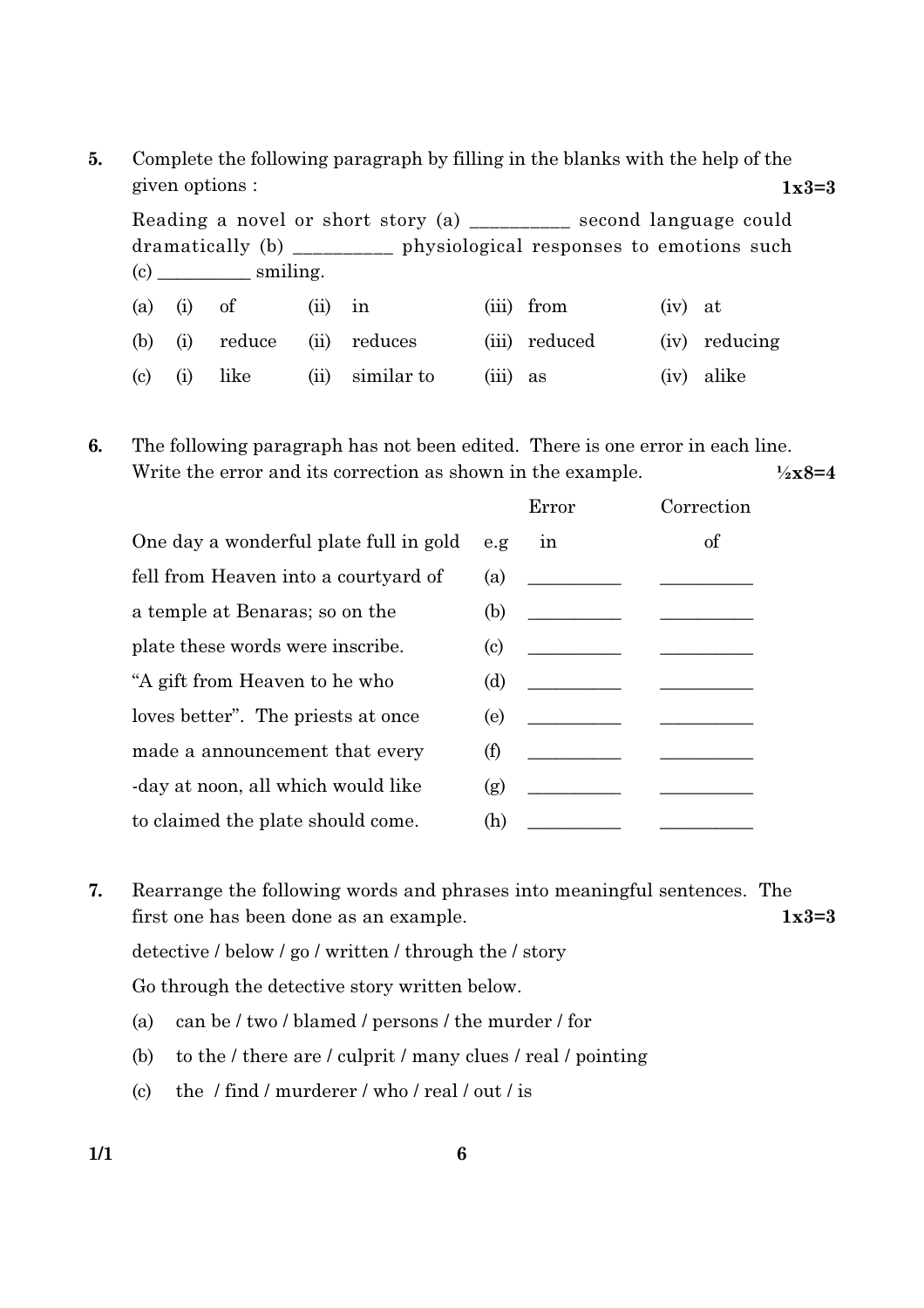#### **SECTION - C**

(Literature: Textbook and Long Reading text) 25 marks

 $1x3=3$ 8. Read the extract given below and answer the questions that follow: "Oh, oh, oh, oh, oh ..." Patol Babu began giving the exclamation a different inflection each time he uttered it. After doing it a number of times he made an astonishing discovery.

- Why did Patol Babu repeat the word, 'oh' over and over again?  $(a)$
- (b) What 'astonishing discovery' did he make?
- What does the word, 'uttered' mean?  $(c)$

#### **OR**

"They that have done this deed are honourable:

What private griefs they have, alas, I know not,

- Who is the speaker?  $(a)$
- $(b)$ What deed have 'they' done?
- What does the word, 'griefs' mean?  $(c)$

9. Answer any four of the following in 30-40 words each:

- What does the poet compare the snake's drinking habits to? Why?  $(a)$
- (b) What sort of person was Michael's dad?
- $\left( \mathrm{c}\right)$ Why does Brutus kill Caesar?
- (d) Why is John's wife angry and what does she decide to do?
- Why were the mariners angry with the Ancient Mariner? (e)
- 10. Answer the following in 80-100 words:

Who was Mr. Pakrashi and how did he instil the value of being true to one's work in Patol Babu?

#### **OR**

Keeping in mind the poem, 'Snake', write out a speech for the morning assembly on the topic, 'Snakes - a beautiful creation of God, an object of our love and not hatred.

 $\overline{7}$ 

 $2x4=8$ 

 $\overline{\mathbf{4}}$